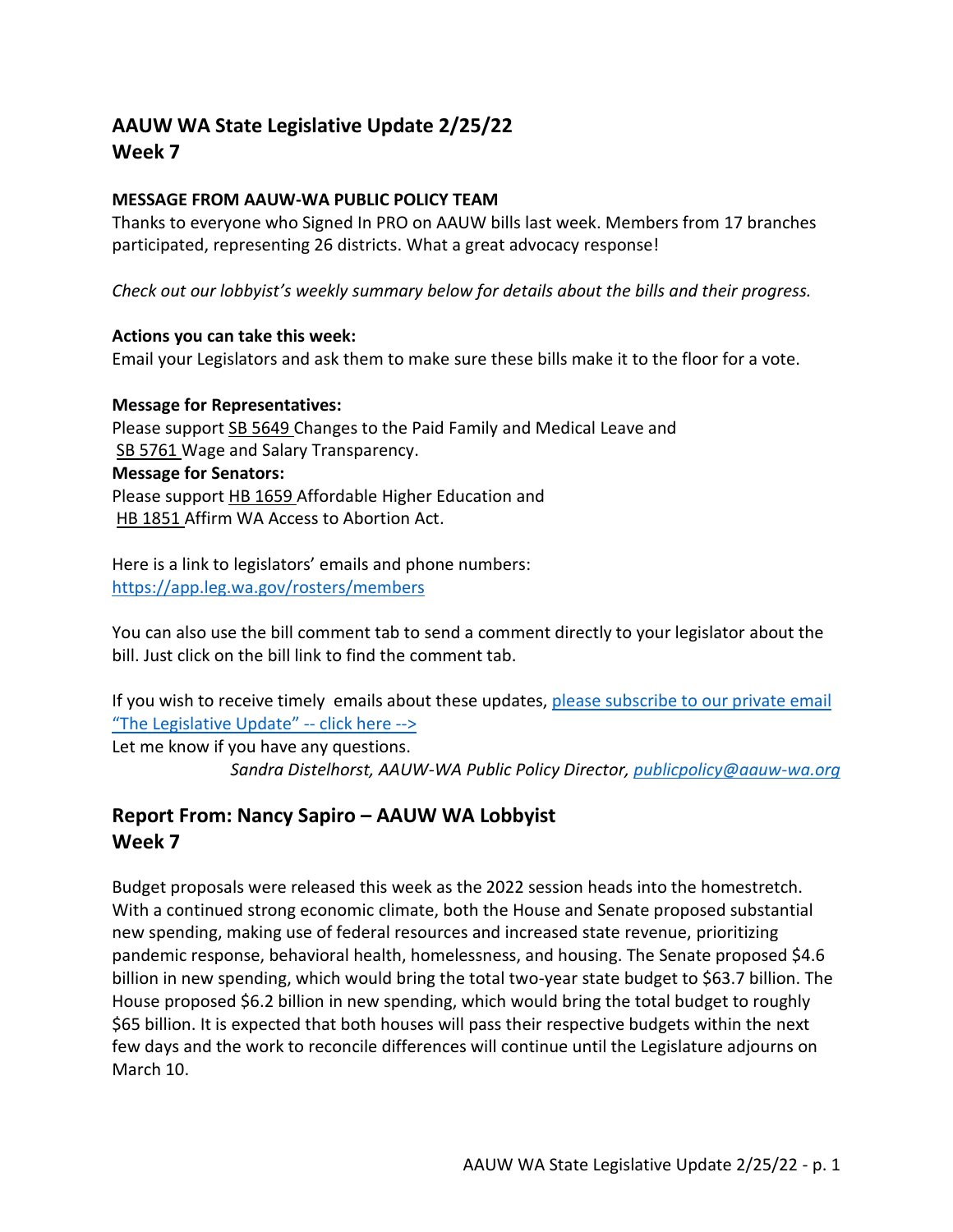Looking ahead … next week will be the final two cutoff deadlines before the last day of session, better known as Sine Die! Monday, February 28 is fiscal committee cutoff from the opposite house, and Friday, March 4 is the opposite house cutoff.

The updates below capture where AAUW's priority bills are as of February 25.

#### **AAUW-WA 2022 LEGISLATIVE PRIORITIES**

**Increasing the Availability of sexual assault nurse examiners education in rural and underserved communities – [HB 1622](https://app.leg.wa.gov/billsummary?BillNumber=1622&Initiative=false&Year=2021)**, sponsored by Rep Mosbrucker, would require the WA State University College of Nursing to establish a sexual assault nurse examiner (SANE) online and clinical training program, and a regional SANE leader pilot program. Of note, currently the only entity that offers SANE training in the state is Harborview Medical Center in Seattle. **UPDATE: The bill passed the House unanimously on January 26. The bill passed out of the Senate Higher Education and Workforce Development Committee on February 24 and is now in Rules.**

**Concerning Protections and Services for Indigenous Persons who are Missing Murdered or Survivors of Human Trafficking – [HB 1571,](https://app.leg.wa.gov/billsummary?BillNumber=1571&Year=2021&Initiative=false)** sponsored by Rep Mosbrucker, builds off legislation passed both in 2017 and 2018, addressing the ongoing tragedy of missing and indigenous persons. Information provided during the public hearing indicates that the indigenous population of WA makes up less than 2% of the population while at same time accounting for almost 80% of the MIP in this state. HB 1517 would create new protections and services for missing and indigenous persons including changes to the duties and responsibilities of coroners and medical examiners, creation of grant programs, and changes to the duties of law enforcement. **UPDATE: HB 1571 passed out of the House 98 to 0. It passed out of Senate Law and Justice on February 24 and is scheduled to move out of Ways and Means on Monday, February 28.**

**Affirm WA Access to Abortion Act – [HB 1851](https://app.leg.wa.gov/billsummary?BillNumber=1851&Initiative=false&Year=2021)** sponsored by Rep Thai, will ensure that qualified licensed health care providers can include abortion services in their practice. This legislation comes at a critical juncture when threats to abortion are intensifying across the country. Thirteen other states already recognize that certain advanced practice clinicians can safely and effectively provide abortion, and providers have already been doing so in Washington under the guidance of two Attorney General Opinions. Passing this legislation would remove legal ambiguity and ensure that providers are not unnecessarily prohibited from offering abortion care when it is within their existing scope of practice. The bill will also modernize the statute's language to be gender neutral and inclusive. HB 1851 passed out of the House on a vote of 55 to 40. **UPDATE: The bill moved out of Senate Health this week. It is ready to be taken up by the full Senate. Of note, the House added a Republican amendment which changed the gender-neutral language throughout the bill by inserting confusing gendered language that referred to "women and pregnant individuals" rather than just the term "pregnant individuals." The Senate Health Care committee removed this language from the bill, so that as it as it heads to the floor, the bill only uses the term "pregnant individual" throughout.**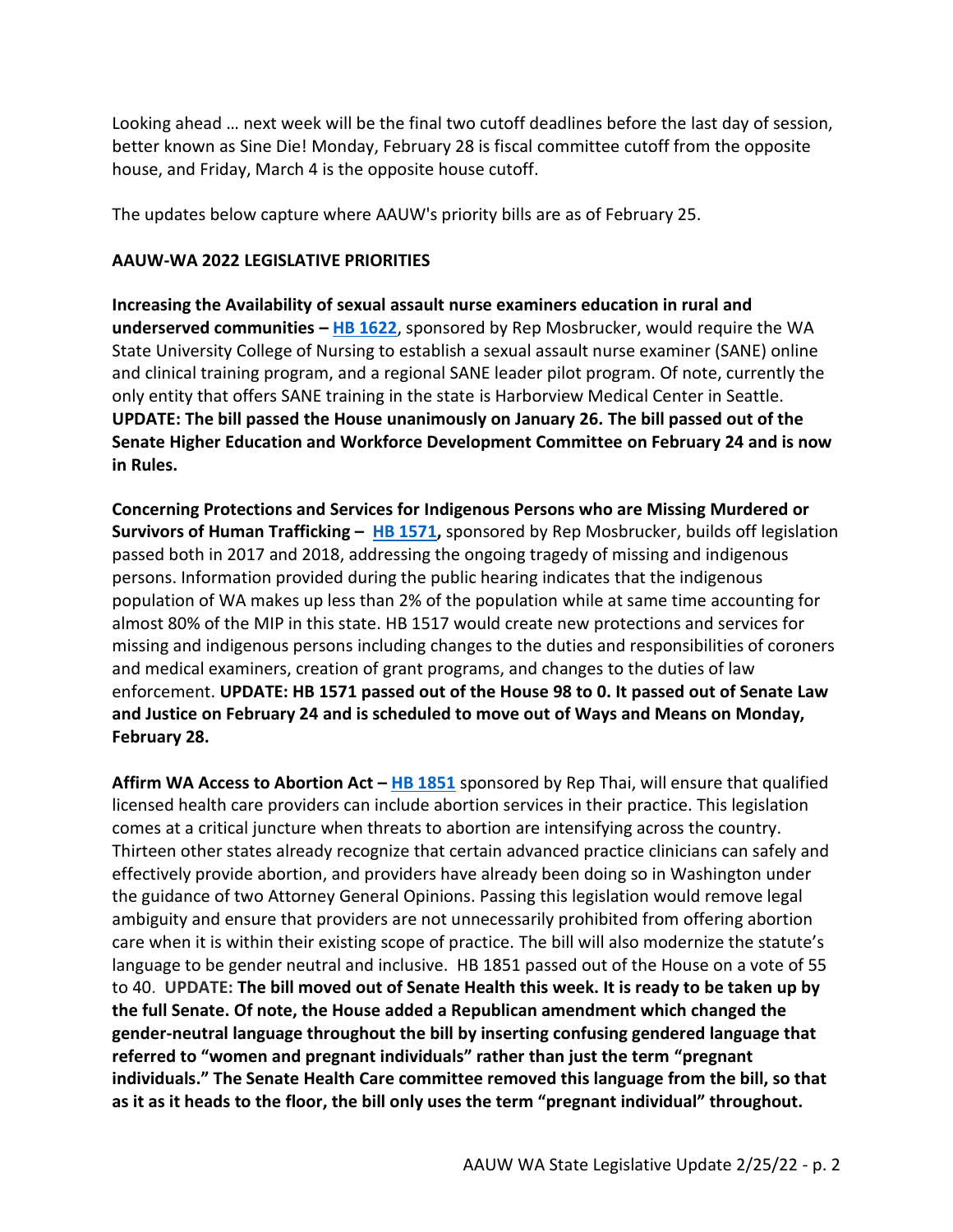**Changes to the Paid Family Leave – [SB 5649,](https://app.leg.wa.gov/billsummary?BillNumber=5649&Year=2021&Initiative=false)** sponsored by Senator Robinson, will update the state's PFML statute by making the following improvements: allowing people to apply up to 45 days in advance of an expected leave; extending family caregiving leaves up to 14 days after the death of the family member for whom the worker was providing care, or after the death of a newborn or stillborn child; allowing people to take medical leave during the first 6 weeks after giving birth without requiring additional medical certification; sunsetting the temporary exemption of workers covered by a collective bargaining agreement; and making public the list of employers with approved Voluntary Plans. The bill was modified substantially in policy committee. The Employment Security Department announced likely cash flow issues in the PFML trust fund in March or April, before the first quarter of payroll premiums come in at the end of April. They've asked for \$82 million to be made available from the state General Fund as they need funds to continuing paying benefits in a timely manner. The trust fund issue undermined the possibility for bipartisan consensus on the modest PFML improvement bill as originally drafted. The new version cuts most of those improvements and creates new accountability measures, including an actuarial study and audit of the PFML program administration. Advocates continue to work to try to get the substantive policy elements back into the bill. The bill passed the Senate **UPDATE: The bill passed the Senate on 42-7 vote. It came out of the House Labor Committee on February 22 and was heard on February 25 in Ways and Means. It will need to pass out of Ways and Means on February 28 to remain alive this session.** 

**Providing Wage and Salary Information – [SB 5761,](https://app.leg.wa.gov/billsummary?BillNumber=5761&Year=2021&Initiative=false)** sponsored by Senator Randall, will expand upon current law, by requiring employers to disclose additional information in job postings. Specifically, when posting job openings, an employer would have to disclose the hourly or salary compensation, or a range of the compensation, and a general description of the benefits offered. The bill was heard in Senate Labor on January 17; it passed out of committee on a partisan vote on January 27. The bill passed out of the Senate on February 9. **UPDATE: A hearing was held in House Labor on February 18 and it moved out of committee on February 22. It is now in Rules.** 

**Higher Education Affordability – [HB 1659](https://app.leg.wa.gov/billsummary?billnumber=1659&year=2022)**, sponsored by Rep Slatter would make higher education more affordable and accessible for students. It expands the Washington College Grant (WCG) program by modifying the income eligibility thresholds and award levels. The bill will also allow for an additional annual stipend for expenses beyond tuition and fees such as books, lab fees, supplies, technology, transportation, housing, and childcare. The bill came out of the House on a vote of 83-15. **It was heard in Senate Higher Ed and will be heard in Ways and Means on February 26. It is scheduled for executive action on Monday February 28.**

### **AAUW PRIORITY BILLS THAT DID NOT ADVANCE THIS SESSION**

**Keep Our Care Act – [SB 5688/](https://app.leg.wa.gov/billsummary?BillNumber=5688&Chamber=Senate&Year=2021)HB 1809**, sponsored by Senator Randall and Rep Simmons respectively, would ensure that health entity mergers and acquisitions improve, rather than